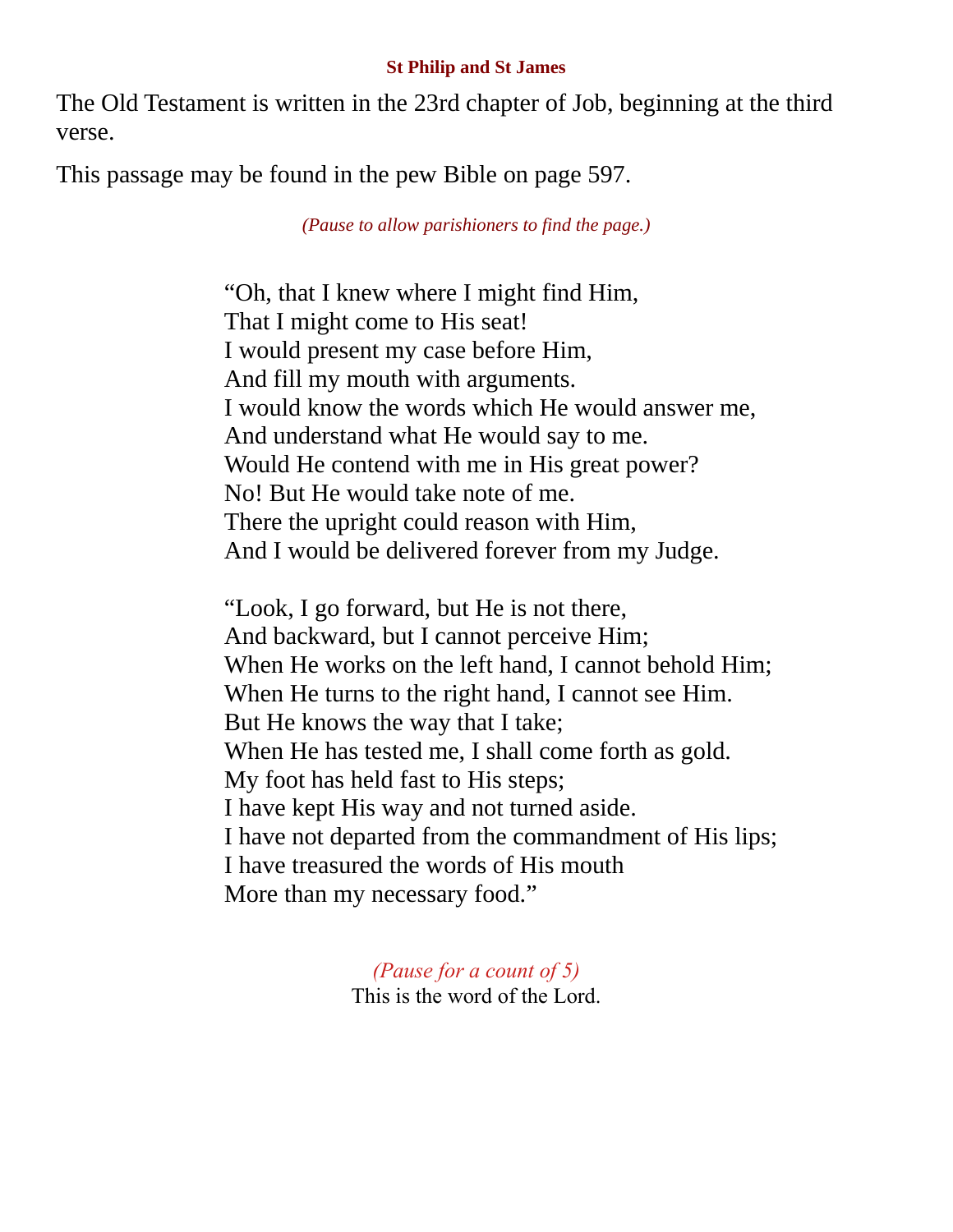## **St Philip and St James**

## **Psalm 139**

1 LORD, thou hast searched me out, and known me. \* Thou knowest my down-sitting, and mine up-rising; thou understandest my thoughts long before.

2 Thou art about my path, and about my bed; \* and art acquainted with all my ways.

3 For lo, there is not a word in my tongue, \* but thou O LORD , knowest it altogether.

4 Thou hast beset me behind and before, \* and laid thine hand upon me.

5 Such knowledge is too wonderful and excellent for me; \* I cannot attain unto it.

6 Whither shall I go then from thy Spirit? \* or whither shall I go then from thy presence?

7 If I climb up into heaven, thou art there; \* if I go down to hell, thou art there also.

8 If I take the wings of the morning, \* and remain in the uttermost parts of the sea;

9 Even there also shall thy hand lead me, \* and thy right hand shall hold me.

10 If I say, Peradventure the darkness shall cover me; \* then shall my night be turned to day.

11 Yea, the darkness is no darkness with thee, but the night is as clear as the day; \* the darkness and light to thee are both alike.

12 For my reins are thine; \* thou hast covered me in my mother's womb.

13 I will give thanks unto thee, for I am fearfully and wonderfully made: \* marvellous are thy works, and that my soul knoweth right well.

14 My bones are not hid from thee, \* though I be made secretly, and fashioned beneath in the earth.

15 Thine eyes did see my substance, yet being imperfect; \* and in thy book were all my members written;

16 Which day by day were fashioned, \* when as yet there was none of them.

17 How dear are thy counsels unto me, O God; \* O how great is the sum of them!

18 If I tell them, they are more in number than the sand: \* when I wake up, I am present with thee.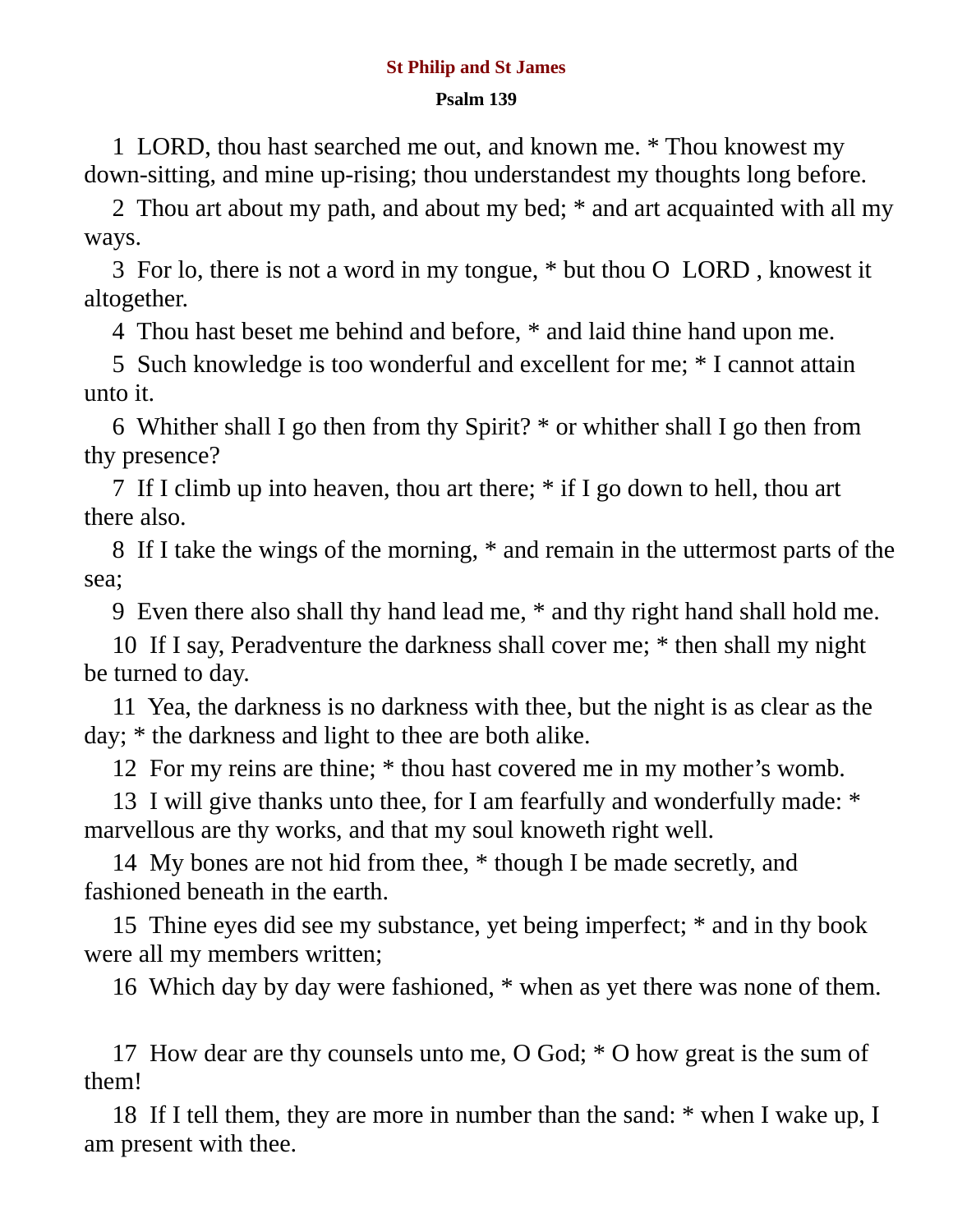19 Wilt thou not slay the wicked, O God? \* Depart from me, ye bloodthirsty men.

20 For they speak unrighteously against thee; \* and thine enemies take thy Name in vain.

21 Do not I hate them, O Lord, that hate thee? \* and am not I grieved with those that rise up against thee?

22 Yea, I hate them right sore; \* even as though they were mine enemies.

23 Try me, O God, and seek the ground of my heart; \* prove me, and examine my thoughts.

24 Look well if there be any way of wickedness in me; \* and lead me in the way everlasting.

*Glory be…*